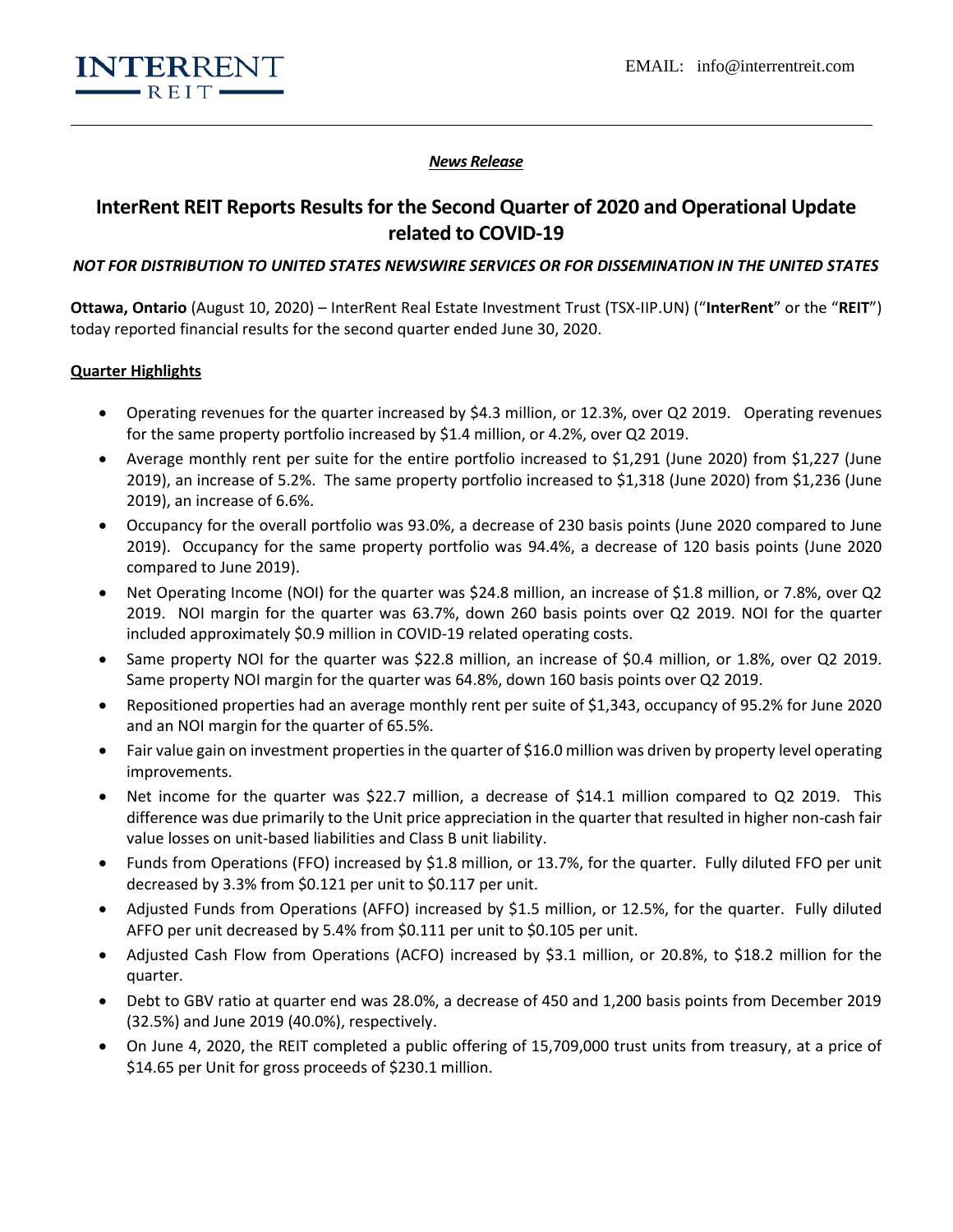### **Financial Highlights**

| <b>Selected Consolidated Information</b><br>In \$000's, except per Unit amounts<br>and other non-financial data | <b>3 Months Ended</b><br>June 30, 2020 | <b>3 Months Ended</b><br>June 30, 2019 | Change      |
|-----------------------------------------------------------------------------------------------------------------|----------------------------------------|----------------------------------------|-------------|
| <b>Total suites</b>                                                                                             | 10,226                                 | 9,398                                  | $+8.8%$     |
| Average rent per suite (June)                                                                                   | \$1,291                                | \$1,227                                | $+5.2%$     |
| Occupancy rate (June)                                                                                           | 93.0%                                  | 95.3%                                  | $-230bps$   |
| Operating revenues                                                                                              | \$39,004                               | \$34,742                               | $+12.3%$    |
| Net operating income (NOI)                                                                                      | \$24,839                               | \$23,042                               | $+7.8%$     |
| <b>NOI %</b>                                                                                                    | 63.7%                                  | 66.3%                                  | $-260$ bps  |
| Same property average rent per suite (June)                                                                     | \$1,318                                | \$1,236                                | $+6.6%$     |
| Same property occupancy rate (June)                                                                             | 94.4%                                  | 95.6%                                  | $-120bps$   |
| Same property NOI                                                                                               | \$22,807                               | \$22,395                               | $+1.8%$     |
| Same property NOI %                                                                                             | 64.8%                                  | 66.4%                                  | $-160$ bps  |
| Net Income                                                                                                      | \$22,714                               | \$36,795                               | $-39.7%$    |
| Funds from Operations (FFO)                                                                                     | \$15,250                               | \$13,413                               | $+13.7%$    |
| FFO per weighted average unit - diluted                                                                         | \$0.117                                | \$0.121                                | $-3.3%$     |
| Adjusted Funds from Operations (AFFO)                                                                           | \$13,752                               | \$12,219                               | $+12.5%$    |
| AFFO per weighted average unit - diluted                                                                        | \$0.105                                | \$0.111                                | $-5.4%$     |
| Distributions per unit                                                                                          | \$0.0775                               | \$0.0725                               | $+6.9%$     |
| Adjusted Cash Flow from Operations (ACFO)                                                                       | \$18,157                               | \$15,032                               | $+20.8%$    |
| Debt to GBV ratio                                                                                               | 28.0%                                  | 40.0%                                  | $-1200$ bps |
| Interest coverage (rolling 12 months)                                                                           | 3.28x                                  | 2.99x                                  | $+0.29x$    |
| Debt service coverage (rolling 12 months)                                                                       | 1.93x                                  | 1.81x                                  | $+0.12x$    |

Gross rental revenue for the quarter was \$39.3 million, an increase of \$5.0 million, or 14.4%, compared to Q2 2019. Operating revenue for the quarter was up \$4.3 million to \$39.0 million, or 12.3% compared to Q2 2019. The average monthly rent across the portfolio for June 2020 increased to \$1,291 per suite from \$1,227 (June 2019), an increase of 5.2% and from \$1,260 (December 2019), an increase of 2.5%. The June 2020 vacancy rate across the entire portfolio was 7.0%, an increase from 4.7% recorded in June 2019.

On a same property portfolio basis (same properties are income properties owned by the REIT throughout the comparative periods), the average monthly rent per suite increased from \$1,236 (June 2019) to \$1,318 (June 2020), an increase of 6.6%. Management expects to continue to grow revenues organically, as well as continuing to drive other ancillary revenue streams.

NOI for the quarter, which included approximately \$0.9 million in COVID-19 related operating expenses, was \$24.8 million, or 63.7% of operating revenue, compared to \$23.0 million, or 66.3% of operating revenue, for the three months ended June 30, 2019. NOI from the same property portfolio increased to \$22.8 million for Q2 2020, an increase of \$0.4 million, or 1.8%, over Q2 2019. Same property NOI margin for the quarter was 64.8%. Net income for the quarter was \$22.7 million, compared to \$36.8 million for Q2 2019. The decrease of \$14.1 million was partly attributed to higher non-cash fair value losses on unit-based liabilities and Class B unit liability compared to non-cash fair value gains realized in Q2 2019.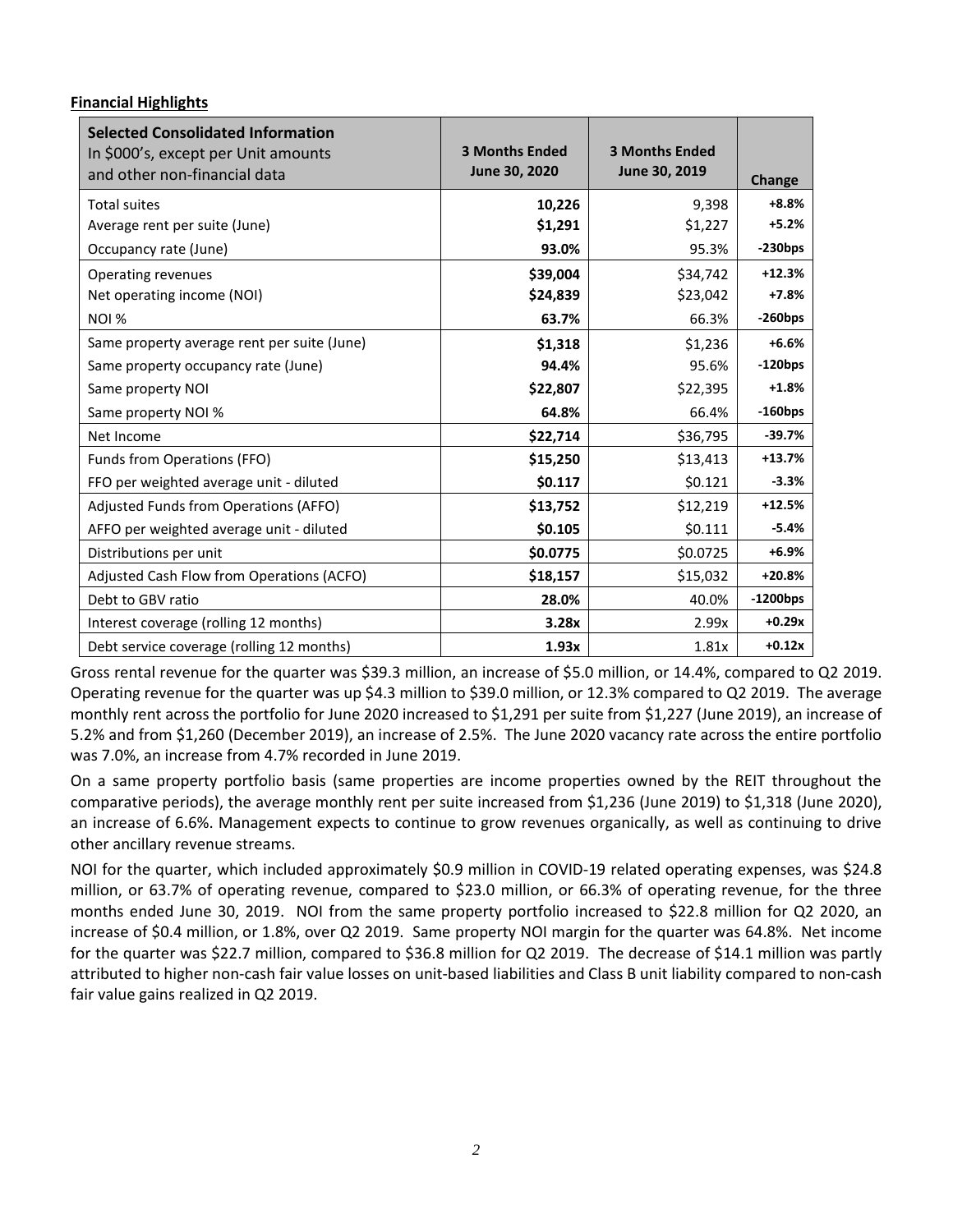## **Operational Update**

On March 11, 2020, the World Health Organization declared the outbreak of the novel strain of coronavirus "COVID-19" a global pandemic. The outbreak has resulted in the federal and provincial governments enacting emergency measures to combat the spread of the virus. These measures, which include the implementation of travel bans, selfimposed quarantine periods and social distancing, have caused material disruption to businesses globally resulting in an economic slowdown.

The health and safety of residents and team members remains the Trust's top priority. InterRent REIT took quick action at the beginning of the COVID-19 crisis by introducing several new building protocols and procedures designed to ensure the wellbeing of all our communities. The Trust has also placed a high priority on maintaining strong, ongoing communication with our residents through multiple channels. The Trust recognizes that the pandemic has created significant hardship for many residents. Accordingly, the Trust is working to support residents experiencing financial difficulties through various means. The Trust has been extremely encouraged by the goodwill, positive sentiment, and community spirit that our residents have shown in the face of the pandemic and in response to the Trust's actions.

"While the public offering that closed in June will have a short term negative impact on per unit numbers, it has positioned the REIT in good standing to navigate the waters in these uncertain times with a best in class balance sheet that will allow the REIT to capitalize on potential acquisitions and create long term value for Unitholders," said Mike McGahan, CEO

The following information provides an operating update on the REIT's portfolio and liquidity position:

- InterRent REIT has collected over 99% of April, May and June residential rents and is on a similar pace for July.
- Currently we have entered into rent deferral agreements with approximately 0.25% of our residential residents.
- InterRent REIT is working with seven commercial tenants on CECRA (Canadian Emergency Commercial Rent Assistance) program applications, representing approximately \$30 thousand or less than 0.1% of operating revenues for the quarter.
- InterRent REIT has issued rent increases however all increases since April are being credited as a means of helping our communities through the pandemic.
- InterRent REIT has enhanced cleaning protocols for all of its buildings and stepped up maintenance of ventilation systems. Building team members and cleaning contractors are making extra efforts to ensure hightouch common areas (elevator call buttons, door handles, washroom facilities, etc.) are kept clean and disinfected with industry-appropriate products.
- In recognition of their outstanding and ongoing efforts keeping our properties clean and safe through this pandemic, wages have been temporarily increased by \$4 per hour in the quarter for our front-line workers.
- All building common areas and amenity rooms were temporarily closed for most of the second quarter. Amenities in some locations began to open back up in late July based on guidance from the applicable public health authorities.
- InterRent REIT has developed an online information hub (interrentreit.com/covid-19) to provide residents and stakeholders with information regarding the pandemic as well as an online Bulletin Board for residents to communicate with each other and provide assistance to their fellow residents.
- The Trust has also conducted several rounds of wellness phone calls to all residents to check on their safety and to identify residents in need of additional assistance.
- InterRent REIT's sales and leasing teams have implemented an end-to-end contactless rental process. Prospective residents now have the option of seeing living accommodations and completing applications online or in person.
- The REIT's had \$112.8 million in cash as of June 30, 2020.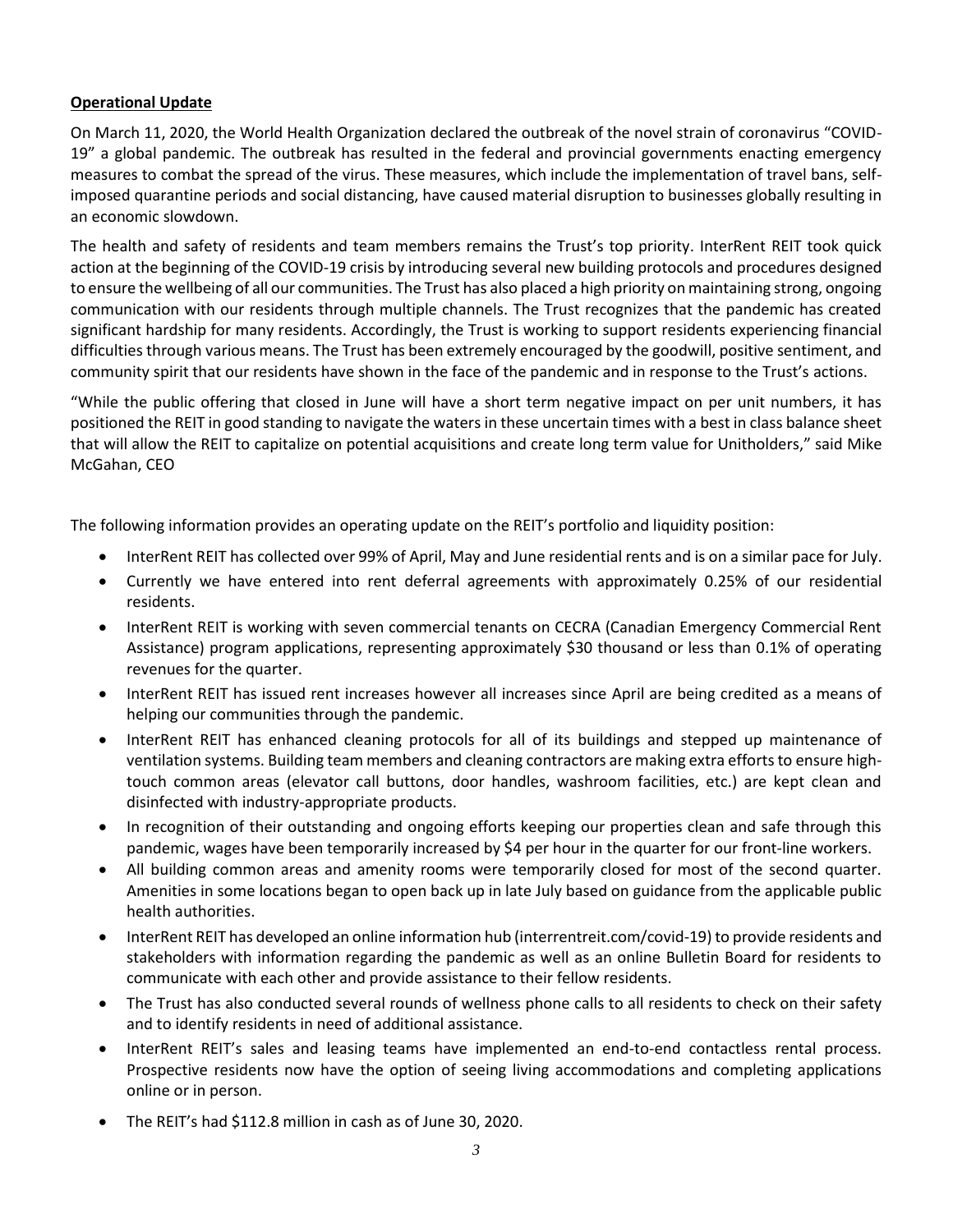- The REIT's current credit facilities total \$182 million as well as a further \$50 million available through an accordion feature on one of its committed revolving term loan facilities. The REIT also has the ability to extend one of the facilities by a further \$40 million. With no balance currently outstanding on its facilities, the REIT has access to a total of \$272 million in credit facilities.
- To-date, mortgage financings and renewals have progressed on schedule with no significant delays noted as a result of COVID-19. The REIT, through various mortgage lenders, has finalized Certificates of Insurance for 83% of its 2020 mortgage maturities (representing \$82.7 million at a weighted average interest rate of 1.94%) as well as 2 other properties. Net proceeds of approximately \$100 million from the re-financings is expected to close in the second half of 2020 and will be used to fund the REIT's capital program, developments and future acquisitions.

"InterRent has invested extensively in its portfolio to ensure it is best in class in its operating nodes. This has allowed the REIT to achieve industry leading rental growth while also ensuring that the portfolio has minimal deferred maintenance and thus providing the REIT with a very defensive portfolio. We are very fortunate to have such a strong team, many of which are Unitholders, who support each other and work tirelessly to provide clean and safe homes for our residents," said Mike McGahan, CEO

### *About InterRent*

InterRent REIT is a growth-oriented real estate investment trust engaged in increasing Unitholder value and creating a growing and sustainable distribution through the acquisition and ownership of multi-residential properties.

InterRent's strategy is to expand its portfolio primarily within markets that have exhibited stable market vacancies, sufficient suites available to attain the critical mass necessary to implement an efficient portfolio management structure and, offer opportunities for accretive acquisitions.

InterRent's primary objectives are to use the proven industry experience of the Trustees, Management and Operational Team to: (i) to grow both funds from operations per Unit and net asset value per Unit through investments in a diversified portfolio of multi-residential properties; (ii) to provide Unitholders with sustainable and growing cash distributions, payable monthly; and (iii) to maintain a conservative payout ratio and balance sheet.

#### **\*Non-GAAP Measures**

InterRent prepares and releases unaudited quarterly and audited consolidated annual financial statements prepared in accordance with IFRS (GAAP). In this and other earnings releases, as a complement to results provided in accordance with GAAP, InterRent also discloses and discusses certain non-GAAP financial measures, including Gross Rental Revenue, NOI, Same Property results, Repositioned Property results, FFO, AFFO, ACFO and EBITDA. These non-GAAP measures are further defined and discussed in the MD&A dated August 10, 2020, which should be read in conjunction with this press release. Since Gross Rental Revenue, NOI, Same Property results, Repositioned Property results, FFO, AFFO, ACFO and EBITDA are not determined by GAAP, they may not be comparable to similar measures reported by other issuers. InterRent has presented such non-GAAP measures as Management believes these measures are relevant measures of the ability of InterRent to earn and distribute cash returns to Unitholders and to evaluate InterRent's performance. These non-GAAP measures should not be construed as alternatives to net income (loss) or cash flow from operating activities determined in accordance with GAAP as an indicator of InterRent's performance.

#### **Cautionary Statements**

The comments and highlights herein should be read in conjunction with the most recently filed annual information form as well as our consolidated financial statements and management's discussion and analysis for the same period. InterRent's publicly filed information is located at [www.sedar.com.](http://www.sedar.com/)

This news release contains "forward-looking statements" within the meaning applicable to Canadian securities legislation. Generally, these forward-looking statements can be identified by the use of forward-looking terminology such as "plans",